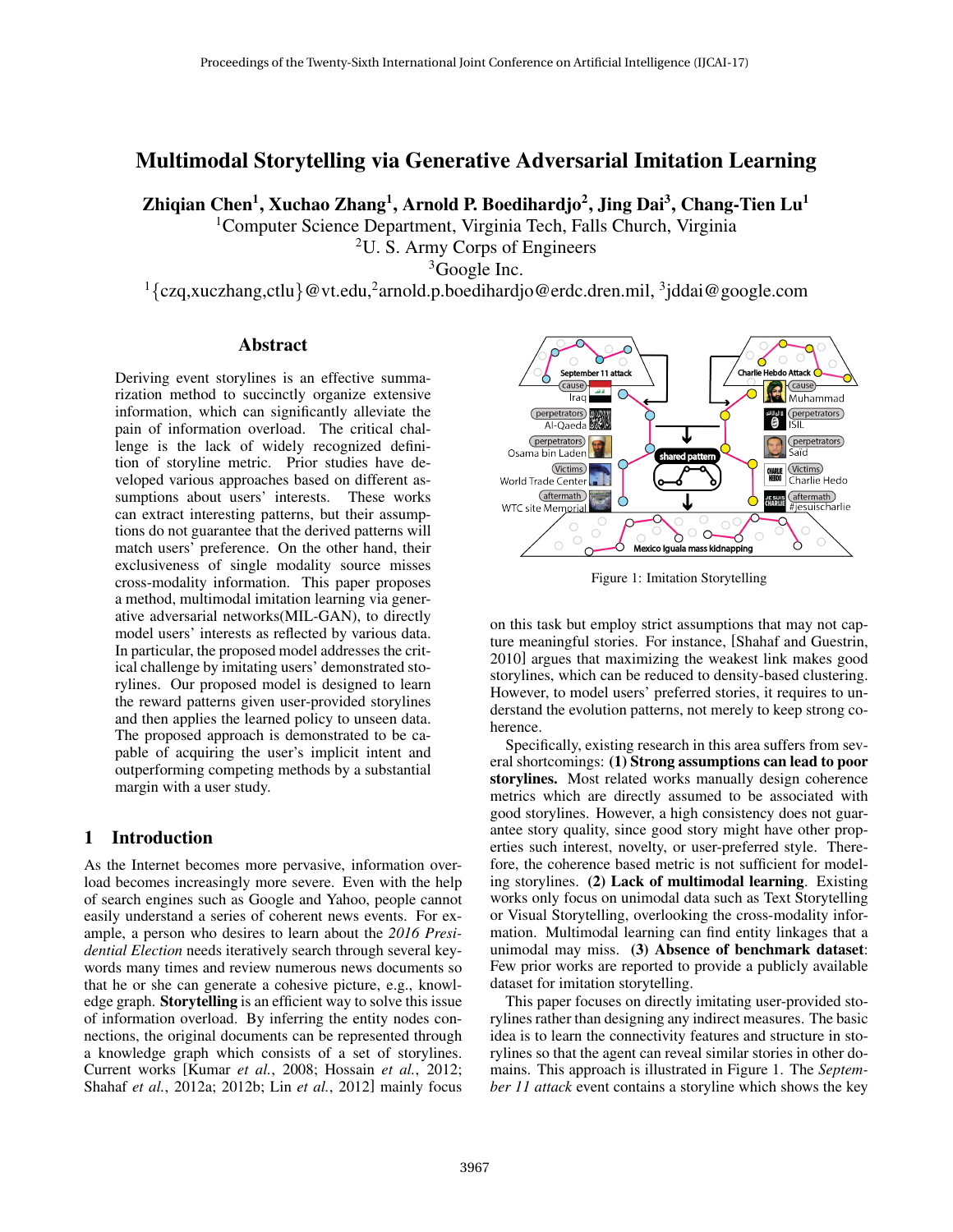entities related to the cause, perpetrators, victims, and the aftermath. Similarly, the event *Charlie Hebdo Attack* also has a story of a similar type. We argue that the two similar storylines share the same structure in a certain embedding space. Therefore, we can reveal similar stories in another event domain(*Mexico Iguala mass kidnapping* at the bottom). The inherent benefit of utilizing multimodal data is that humans often make inferences between the images and texts so as to resolve ambiguities.

Deep reinforcement learning can learn multi-step decisions. However, a critical difficulty in reinforcement learning is designing a reward function for optimizing the agent. Unlike game application in which there exists a responsive environment, it is dramatically difficult to design a reward function for storytelling due to the unavailability of such responses. Instead of proposing reward function, we introduce a typical Inverse Reinforcement Learning(IRL), imitation learning, to learn the latent policy. Imitating from demonstrations is a strategy in which an agent learns a hidden policy for a dynamic environment by observing demonstrations delivered by an expert agent. While IRL is often with two issues: instability and implicit policy. To solve these problems, Generative Adversarial Networks(GAN)[Goodfellow *et al.*, 2014] mechanism is employed to solve the instability issue. GAN yields an internal generator model which can output policy explicitly after training, which addresses the second issue. Therefore, it is promising to integrate IRL with GAN to learn policy from users' demonstrations.

Different from previous work, our study treats storytelling as an imitation learning. Specifically, a policy is acquired from one event domain, and then transfer the policy to learn a storyline from another event. Furthermore, our work takes full advantage of multimodal data to improve the imitation performance. In this paper, we define a Multimodal Imitation Storytelling Task(MIST), and then propose a multimodal generative adversarial method that derives latent policy behind users' demonstrations without explicitly designing a reward function. The main contributions as follows:

- Proposing an imitation learning method for storytelling: To avoid the difficulty in designing reward function for storytelling, we enforce generative adversarial model on imitation learning. Using this learning strategy, the model can robustly model latent connectivity patterns.
- Designing a multimodal model integrated with GAN based imitation learning: Inspired by human's ability to link multiple entities through visual similarity, we propose a multimodal method across textual and visual modality with imitation learning. Our model learns reward functions from these two modalities and their correlation.
- Creating a benchmark dataset for multimodal imitation storytelling: A new multimodal storytelling dataset is collected from multiple attacks and civil unrest events. Under several selected topics, storylines are manually extracted and validated. Both texts and images are included in our dataset.

The rest of this paper is organized as follows. Section 2

reviews the related works. A detailed description of the proposed method is given in Section 3. Experiments on multiple public datasets and case study are presented in Section 4. We conclude the paper in Section 5.

## 2 Related Works

Storytelling: The storyline generation problem was first studied by Kumar et al. [Kumar *et al.*, 2008] as a generic redescription mining technique, by which a series of redescription between the given disjoint and dissimilar object sets and corresponding subsets are discovered. Storytelling is an efficient way to solve the issue of information overload. By extracting critical and connected entities, the original document is structurally summarized. Current works contain two categories: Textual Storytelling[Kumar *et al.*, 2008; Hossain *et al.*, 2012; Fang *et al.*, 2011; Voskarides *et al.*, 2015; Lee *et al.*, 2012; Shahaf *et al.*, 2012a; 2012b; Lin *et al.*, 2012] and Visual Storytelling[Kim *et al.*, 2014; Park and Kim, 2015; Wang *et al.*, 2012]. Few works are reported to extract storylines based on both text and image. Current methods often suggest assumptions between good storyline and explicit metrics, such as average similarity or weakest similarity of all the neighbor nodes. However, these assumptions limit the generating meaningful stories since a user may have unique notions of good storylines. A few researchers employ Latent Dirichlet Allocation(LDA)[Zhou *et al.*, 2015; Huang and Huang, 2013] to extract stories in unsupervised fashion. However, it is difficult for LDA to accurately model sequential data.

Reinforcement Learning: Starting from AlphaGo [Silver *et al.*, 2016] and Atari[Mnih *et al.*, 2015], numerous game applications [Lample and Chaplot, 2016; He *et al.*, 2016; Oh *et al.*, 2015; Narasimhan *et al.*, 2016] enjoy the property of deep reinforcement learning in imitating sequential patterns. However, it is often difficult to design rewards function, especially for this real world problem. Other possible solutions include behavior cloning[Pomerleau, 1991], and Inverse Reinforcement Learning(IRL)[Russell, 1998; Ng *et al.*, 2000] which can derive the underlying cost function under which the expert data is uniquely optimal. Unfortunately, behavior cloning learns a policy as a supervised learning problem over state-action pairs from expert trajectories and required large amounts of data because of compounding error caused by covariate shift. While IRL has stability issue and does not explicitly tell us how to act. Several works[Yu *et al.*, 2017; Ho and Ermon, 2016] employ Generative Adversarial Networks(GAN) solve IRL issue. Hence we leverage GAN and IRL to effectively imitate user-provided storylines.

Multimodal Learning is to derive the patterns in associated cross-modality information. An example is that readers often estimate the relationship among news articles using the top images inside because if the images contain the same entity, they are probably involved in the same event. However, current works[Kiros *et al.*, 2015][Srivastava and Salakhutdinov, 2012][Ngiam *et al.*, 2011] focus on joint representation learning, paying little attention to sequence problem.

Different from the previous study, our work treats storytelling as a combination problem of imitation learning and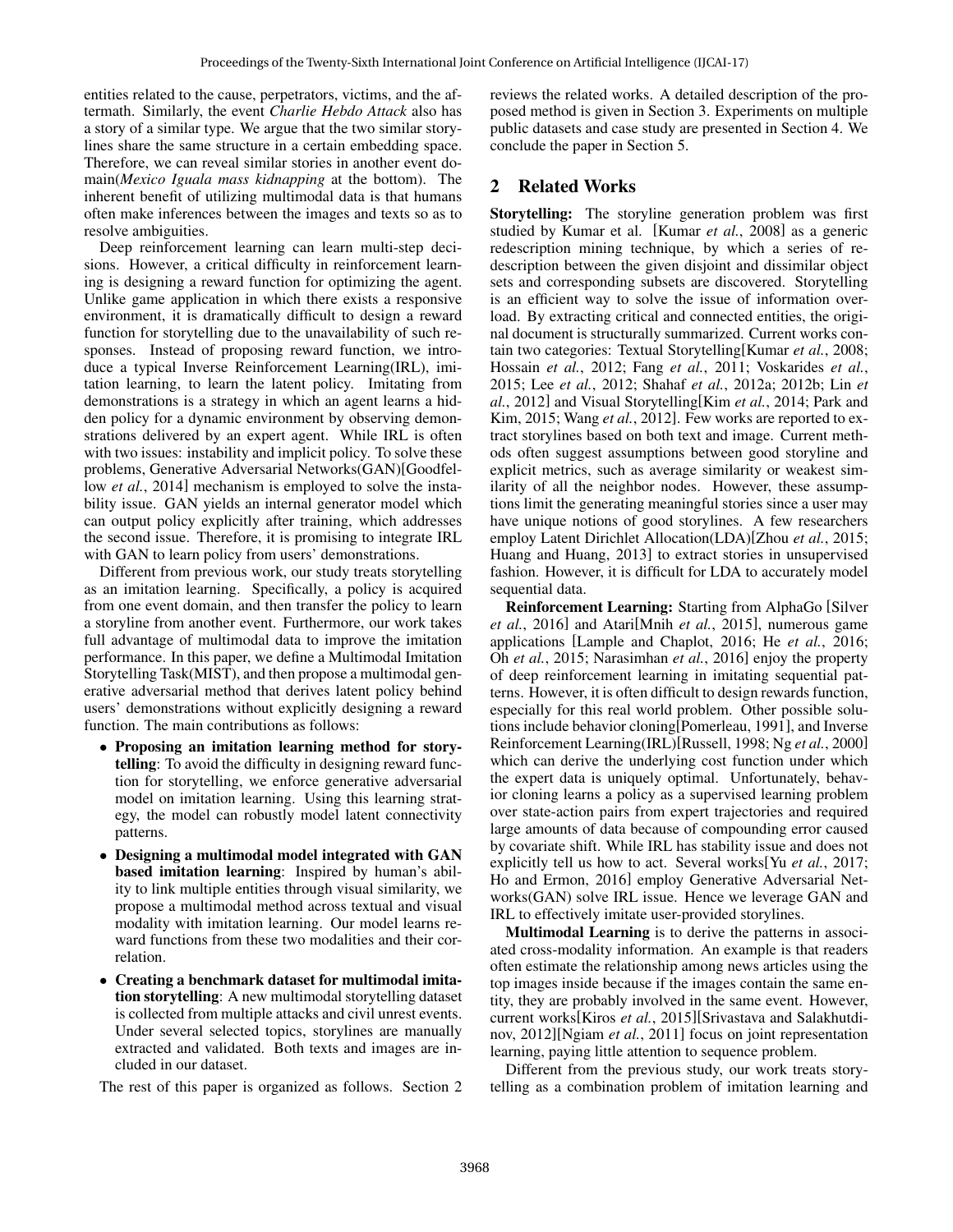multimodal learning. By employing GAN based imitation learning, our proposed model can learn and show the hidden policy. Moreover, this work takes full advantage of joint constraint on cross-modality data to improve the imitation performance.

## 3 Multimodal Imitation Storytelling

This section formally defines the task of imitation storytelling and then describes our proposed MIL-GAN model. In particular, a multimodal and GAN based imitation learning is elaborated in 3.2, the multimodal method we applied is introduced in 3.3.

#### 3.1 Problem Setup

Based on a set of event document-storyline pairs  $\{\mathcal{D}, \mathcal{S}\}\)$ , our goal is to reveal the user generated policy  $\pi^{G_{user}}$ . Each  $\mathcal D$  is a documents collection and each  $S$  consist of several entity nodes  $\{e\}$ 

Let  $\mathcal{M} = \{txt, img, mm\}$  be the types of modalities appearing in  $D$  and  $S$ , which denote textual data, image and multimodal relationship between respectively. In the proposed method, a generator  $\pi^{G_{\theta}}$  controlled by multimodal parameters  $\theta = \{\theta^{txt}, \theta^{img}, \theta^{mm}\}\$ is used to approximate the users' policy generator  $\pi^{G_{user}}$ .

Following REINFORCE algorithm[Williams, 1992], the collected rewards  $R_T$  along the sequence starting from the initial state  $e_0 = \{e^{txt}, e^{img}, e^{mm}\}\$ are maximized so as to optimize the generator. Utilizing GAN model, a discriminator  $\mathcal{D}_{\phi}$  yields rewards as the state score of the proposed generator. Since the Q value function is influenced by both the generator and discriminator, let  $Q_{D_{\phi}}^{G_{\theta}}$  denote the Q function. The learning process iteratively updates the objective function via gradient w.r.t. the parameters  $\theta$  until convergence.

#### 3.2 Imitation Learning via GAN

The intermediate rewards are set to zero for storytelling task because it's difficult to evaluate the generated storyline until it's complete. Following [Sutton *et al.*, ],the objective of policy  $\pi(s_t | S_{1:t-1})$  is to generate a sequence starting from  $s_0$ to maximize the expected reward:

$$
J(\theta) = \mathbb{E}\left[\mathbf{R}_T | \mathbf{e}_0, \theta\right] \tag{1}
$$

Because multimodal constraints involves several separate relationship embedded in text, image and their bi-directional coherence, the objective function is formulated as:

$$
J(\boldsymbol{\theta}) = \mathbb{E}\left[\sum_{i \in \mathcal{M}} \lambda^i R_T^i \middle| \mathbf{e_0}, \boldsymbol{\theta}\right] = \sum_{i \in \mathcal{M}} \lambda^i \mathbb{E}^i \left[R_T^i \middle| \mathbf{e_0}^i, \boldsymbol{\theta}^i\right] \\
= \sum_{i \in \mathcal{M}} \lambda^i \sum_{s_1 \in S^i} \pi^{G_{\theta^i}} \left(s_1 \middle| \mathbf{e_0}^{t \times t}\right) \cdot Q_{D_{\phi^i}}^{G_{\theta^i}} \left(e_0^i, s_1\right) \quad (2)
$$

where  $Q_{D_{\phi}}^{G_{\theta}}$  (*state, action*) is the action-value function that estimates the expected accumulative reward from initial state  $e_0$ . The Q value is from the rating on sequence generated by  $\pi^{G_{\theta}}$ . When the discriminator consider the generated sequences real, the Q value will increase. The basic



Figure 2: Illustration of Multimodal GAN: Large arrows show the data flow in GAN training, while small arrows indicate the process inside policy gradient

idea of estimating Q value is to treat it as the probability of the sequence being real considered by the discriminator, i.e.,  $Q_{D_{\phi}}^{G_{\theta}} = D_{\phi}$ . Due to the model limitation, only the sequence of fixed length can be evaluated by discriminator. However, incomplete sequence does provide partial information for rating. To estimate this incomplete portion of the sequence, the action-value function value is assigned with the expected rewards obtained from LSTM sampling controlled by  $\pi^{G_{\theta}}$ . Therefore, the  $Q_{D_{\phi}}^{G_{\theta}}(\mathcal{S}_{1:t-1}, s_t)$  value is estimated as:

$$
\begin{cases}\nD_{\phi}(\mathcal{S}) & \text{if } len(\mathcal{S}) = T \\
\mathbb{E}_{\pi^{G_{\theta}}}\left[D_{\phi}\left(LSTM(\mathcal{S}, \pi^{G_{\theta}})\right)\right] & else\n\end{cases} \tag{3}
$$

By using such Q values, the generator can update the objective function w.r.t. its parameters. Once generator finishes update, the sampling sequences mixed with the real data are fed into discriminator. Following the typical rules of GAN and an improvement[Arjovsky *et al.*, 2017] that the original log operation of discriminator is removed, the discriminator will then improve the function:

$$
\min_{\phi} - \mathbb{E}_{Y \sim P_{data}} \left[ D_{\phi} \left( \mathcal{S} \right) \right] - \mathbb{E}_{Y \sim \pi^{G_{\theta}}} \left[ \left( 1 - D_{\phi} \left( \mathcal{S} \right) \right) \right] \tag{4}
$$

As illustrated in Figure 2, the GAN iteratively updates the multimodal generators using Formula 3, and improves the multimodal discriminators by Formula 4. Following policy gradient theorem(episodic case) [Sutton *et al.*, ], the gradient of the objective function  $J(\theta)$  w.r.t. the parameters  $\theta$  can be expressed as:

Theorem 3.1 (Multimodal Policy Gradient Theorem). *The gradient of the objective function*  $\nabla_{\theta} J(\theta)$  *w.r.t. the parameter* θ *via policy gradient is:*

$$
\sum_{i \in \mathcal{M}} \lambda^i \cdot \mathbb{E}_{G_{\theta_i}} \left[ \sum_{s_t \in \mathcal{S}_i} \nabla_{\theta^i} \pi^{G_{\theta_i}} \left( s_t | \mathcal{S}_{1:t-1} \right) \cdot Q_{D_{\phi^i}}^{G_{\theta^i}} \left( \mathcal{S}_{1:t-1}, s_t \right) \right]
$$

*Proof of Theorem 3.1.* Let v denote the state value function. To keep the notation simple, we leave it implicit in all cases that  $v, \pi$  and Q are controlled by the generator  $G^{\theta_i}$ . For each single modality, due to that intermediate rewards are set to zero, and state transferring probability  $\gamma$  is one-hot deterministic, we have:

$$
Q(S_{1:t-1}, s_t) = 0 + \sum_{s' \in S} \gamma_{ss'} v(s') = v(S_{1:t})
$$
 (5)

$$
v(S_{1:t-1}) = \sum_{s_i \in S} \pi(s_t | S_{1:t-1}) Q(S_{1:t-1}, s_t)
$$
 (6)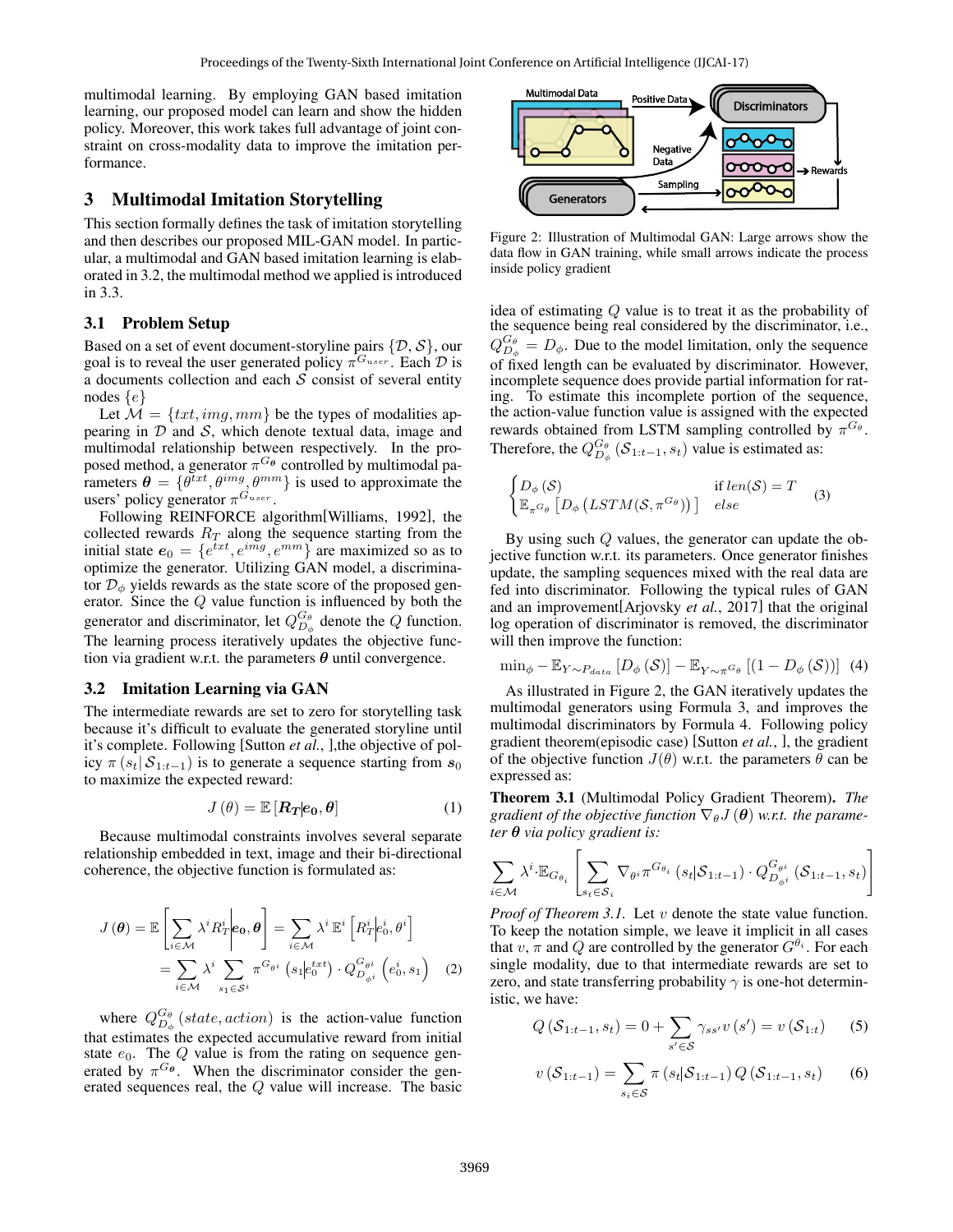Sum over modalities  $M$  on Eq. (6) is exactly Eq. (2), i.e.,  $\nabla_{\theta}J = \sum_{i \in \mathcal{M}} \lambda^i \cdot \nabla_{\theta^i} v(s_0)$ . Substitute v in Eq. (6) and Q in (5) iteratively:

$$
\nabla_{\theta} J = \sum_{i \in \mathcal{M}} \lambda^{i} \cdot \nabla_{\theta^{i}} v(s_{0})
$$
  
\n
$$
= \sum_{i \in \mathcal{M}} \lambda^{i} \cdot \nabla_{\theta^{i}} \left[ \sum_{s_{1} \in \mathcal{S}} \pi(s_{1}|s_{0}) Q(s_{0}, s_{1}) \right]
$$
  
\n
$$
= \sum_{i \in \mathcal{M}} \lambda^{i} \sum_{s_{1} \in \mathcal{S}} \left[ \nabla_{\theta} \pi(s_{1}|s_{0}) Q(s_{1}|s_{0}) + \pi(s_{1}|s_{0}) \nabla_{\theta} Q(s_{0}, s_{1}) \right]
$$
  
\n
$$
= \sum_{i \in \mathcal{M}} \lambda^{i} \sum_{s_{1} \in \mathcal{S}} \left[ \nabla_{\theta} \pi(s_{1}|s_{0}) Q(s_{1}|s_{0}) + \pi(s_{1}|s_{0}) \nabla_{\theta} v(S_{1:1}) \right]
$$
  
\n
$$
= \sum_{i \in \mathcal{M}} \lambda^{i} \sum_{s_{1} \in \mathcal{S}} \left[ \nabla_{\theta} \pi(s_{1}|s_{0}) Q(s_{1}|s_{0}) + \pi(s_{1}|s_{0}) \nabla_{\theta} v(S_{1:1}) \right]
$$
  
\n
$$
= \sum_{i \in \mathcal{M}} \lambda^{i} \sum_{s_{1} \in \mathcal{S}} \left[ \nabla_{\theta} \pi(s_{1}|s_{0}) Q(s_{1}|s_{0}) + \pi(s_{1}|s_{0}) \nabla_{\theta} Q(s_{0}, s_{1}) \right]
$$
  
\n
$$
\pi(s_{1}|s_{0}) \sum_{s_{1} \in \mathcal{S}} \left[ \nabla_{\theta} \pi(s_{1}|s_{0}) Q(s_{1}|s_{0}) + \pi(s_{1}|s_{0}) \nabla_{\theta} Q(s_{0}, s_{1}) \right]
$$

We can re-write accumulative policy output as probability:

$$
Pr(S_{1:t} | s_0) = \prod_{i}^{t} \pi(s_i | S_{1:i-1}) = \pi(s_1 | s_0) \pi(s_2 | S_{1:1}) \dots \pi(s_t | S_{1:t-1}) \quad (7)
$$

After repeating unrolling and apply Eq. (7), it is then immediate that:

$$
\nabla_{\theta} J = \sum_{i \in \mathcal{M}} \lambda^{i} \sum_{s_{1} \in \mathcal{S}} \left[ \nabla_{\theta} \pi (s_{1}|s_{0}) Q(s_{1}|s_{0}) \right.\n+ Pr(S_{1:1}|s_{0}) \sum_{s_{1} \in \mathcal{S}} \nabla_{\theta} \pi (s_{1}|s_{0}) Q(s_{1}|s_{0})\n+ \pi (S_{1:2}|s_{0}) \nabla_{\theta} Q(s_{0}, s_{1}) \right]\n= \sum_{i \in \mathcal{M}} \lambda^{i} \left[ \sum_{t=1}^{T} \sum_{S_{1:t-1}} Pr(S_{1:t-1}|s_{0}; \pi) \sum_{s_{t} \in \mathcal{S}} \nabla_{\theta} \pi (s_{t}|S_{1:t-1}) Q(S_{1:t-1}, s_{t}) + \sum_{s_{t} \in \mathcal{S}} \pi (s_{t}|S_{1:t-1}) \nabla_{\theta} Q(S_{1:t-1}, s_{t}) \right]
$$

In storytelling, each node can only be assigned with one entity, the policy function in the last term given a specific  $s_t$ reach  $\lim_{T \to \infty} \pi(s_t | S_{1:t-1}) = \inf \pi(s_t | S_{1:t-1}) = 0$ . Accordingly, the above equation becomes:

$$
\nabla_{\theta} J = \sum_{i \in \mathcal{M}} \lambda^{i} \sum_{t=1}^{T} \sum_{S_{1:t-1}} Pr(S_{1:t-1}|s_{0}; \pi) \sum_{s \in \mathcal{S}} \nabla_{\theta} \pi (s_{t}|S_{1:t-1}) Q(S_{1:t-1}, s)
$$
  
\n
$$
= \sum_{i \in \mathcal{M}} \lambda^{i} \cdot \mathbb{E}_{G_{\theta_{i}}} \left[ \sum_{s_{t} \in S_{i}} \nabla_{\theta^{i}} \pi^{G_{\theta_{i}}} (s_{t}|S_{1:t-1}) \cdot Q_{D_{\phi^{i}}}^{G_{\theta^{i}}} (S_{1:t-1}, s_{t}) \right]
$$
 QED

Using weighted likelihood [Sutton *et al.*, ], the expectation inside Formula 3.1 can be decomposed using unbiased estimation. To keep the notation simple, we leave it implicit in all cases that  $\pi$  is a function of  $s_t$  given  $S_{1:t-1}$ , and  $Q_{D_{\phi}}^{G_{\theta}}$  is a function of  $s_t$  and  $S_{1:t-1}$ . Thus, the gradient can be estimated as:

$$
\nabla_{\theta} J(\theta) \simeq \sum_{i \in \mathcal{M}} \lambda^{i} \cdot \frac{1}{T} \sum_{t=1}^{T} \sum_{s_{t} \in \mathcal{S}} \nabla_{\theta^{i}} G_{\theta^{i}} \cdot Q_{D_{\phi^{i}}}^{G_{\theta^{i}}}
$$

$$
= \sum_{i \in \mathcal{M}} \frac{\lambda^{i}}{T} \sum_{t=1}^{T} \sum_{s_{t} \in \mathcal{S}} G_{\theta^{i}} \nabla_{\theta^{i}} \log G_{\theta^{i}} \cdot Q_{D_{\phi^{i}}}^{G_{\theta^{i}}}
$$

$$
= \sum_{i \in \mathcal{M}} \frac{\lambda^{i}}{T} \sum_{t=1}^{T} \mathbb{E}_{s_{t} \sim G_{\theta^{i}}} \left[ \nabla_{\theta^{i}} \log G_{\theta^{i}} \cdot Q_{D_{\phi^{i}}}^{G_{\theta^{i}}} \right]
$$

The gradient can then be applied on the previous parameters as:  $\theta^i \leftarrow \theta^i + \alpha \nabla_{\theta^i} J(\bar{\theta}^i)$ , where  $\alpha$  is learning rate. Algorithm 1 presents full details of the proposed method. First, we pre-train  $G<sup>i</sup>$  on input set S. Then, the generator and discriminator are trained alternatively and periodically. When training the discriminator, positive examples are from the given dataset, while negative examples are sampled from the generator.

|                  | Algorithm 1: Multimodal Imitation Storytelling                                                                                                                                                                                                                                                                      |  |  |  |  |
|------------------|---------------------------------------------------------------------------------------------------------------------------------------------------------------------------------------------------------------------------------------------------------------------------------------------------------------------|--|--|--|--|
|                  | <b>Input:</b> initialize generator policy $\pi^{G_{\theta}}$ and discriminator<br>$D_{\phi}$ with random weights; multimodal storyline<br>dataset $Data = \{E(ntity)_{1:T}, I(mg)_{1:T}\}\;$ ; event<br>documents as knowledge base D<br><b>Output:</b> Generator $\pi^{G_{\theta}}$ and discriminator $D_{\phi}$ ; |  |  |  |  |
|                  | Newly-generated storyline sequences by $\pi^{G_{\theta}}$<br>on unseen test dataset.                                                                                                                                                                                                                                |  |  |  |  |
|                  | 1 // Pre-processing                                                                                                                                                                                                                                                                                                 |  |  |  |  |
|                  | 2 Derive embeddings $V_e$ on $D$ and map entity E in $V_e$ ;                                                                                                                                                                                                                                                        |  |  |  |  |
|                  | 3 Compute representations $V_i$ of based on $\mathcal D$ using                                                                                                                                                                                                                                                      |  |  |  |  |
|                  | multimodal learning, and map each of $I_{1:T}$ to $V_i$ ;                                                                                                                                                                                                                                                           |  |  |  |  |
|                  | 4 Generate the sequence S including $V_e$ , $V_i$ and $V_i - V_e$ ;                                                                                                                                                                                                                                                 |  |  |  |  |
|                  | 5 // Pre-training                                                                                                                                                                                                                                                                                                   |  |  |  |  |
|                  | 6 Train $\pi^{G_{\theta}}$ using LSTM on S;                                                                                                                                                                                                                                                                         |  |  |  |  |
|                  | 7 Generate negative samples using $\pi^{G_{\theta}}$ for training $D_{\phi}$ ;                                                                                                                                                                                                                                      |  |  |  |  |
|                  | s Feed $D_{\phi}$ with negative samples and real data;                                                                                                                                                                                                                                                              |  |  |  |  |
|                  | Train $D_{\phi}$ via minimizing the cross entropy;                                                                                                                                                                                                                                                                  |  |  |  |  |
|                  | 10 // GAN training                                                                                                                                                                                                                                                                                                  |  |  |  |  |
|                  | 11 repeat                                                                                                                                                                                                                                                                                                           |  |  |  |  |
| 12               | for $\pi^{G_{\theta}}$ training do                                                                                                                                                                                                                                                                                  |  |  |  |  |
| 13               | Sample a sequence $S^{\pi^{G_\theta}}_{1:T} = (s_1, , s_T) \sim \pi^{G_\theta};$                                                                                                                                                                                                                                    |  |  |  |  |
| 14               | for $t$ in $1:T$ do                                                                                                                                                                                                                                                                                                 |  |  |  |  |
| 15               | <b>Derive</b> $Q(s_s; S_{1:t-1})$ using Eq. (3)<br>end                                                                                                                                                                                                                                                              |  |  |  |  |
| 16               | Update generator: $\theta^i \leftarrow \theta + \alpha \nabla_{\theta} J(\theta)$                                                                                                                                                                                                                                   |  |  |  |  |
| 17               | end                                                                                                                                                                                                                                                                                                                 |  |  |  |  |
| 18<br>19         | for $D_{\phi}$ training do                                                                                                                                                                                                                                                                                          |  |  |  |  |
| 20               | Generate negative examples by sampling                                                                                                                                                                                                                                                                              |  |  |  |  |
|                  | ${\cal S}_{1:T}^{\pi^{G_{\theta}}}= (s_1,,s_T) \sim \pi^{G_{\theta}};$                                                                                                                                                                                                                                              |  |  |  |  |
| 21               | Use given positive examples $S$ ;                                                                                                                                                                                                                                                                                   |  |  |  |  |
| 22               | Train discriminator $D_{\phi}$ by Eq. (4)                                                                                                                                                                                                                                                                           |  |  |  |  |
| 23               | end                                                                                                                                                                                                                                                                                                                 |  |  |  |  |
| 24               | until GAN converges;                                                                                                                                                                                                                                                                                                |  |  |  |  |
| $25\overline{)}$ | Apply $\pi^{G_{\theta}}$ on unseen dataset $Data'$ starting from                                                                                                                                                                                                                                                    |  |  |  |  |
|                  | randomly selected entity $E' \in Data'$                                                                                                                                                                                                                                                                             |  |  |  |  |
|                  |                                                                                                                                                                                                                                                                                                                     |  |  |  |  |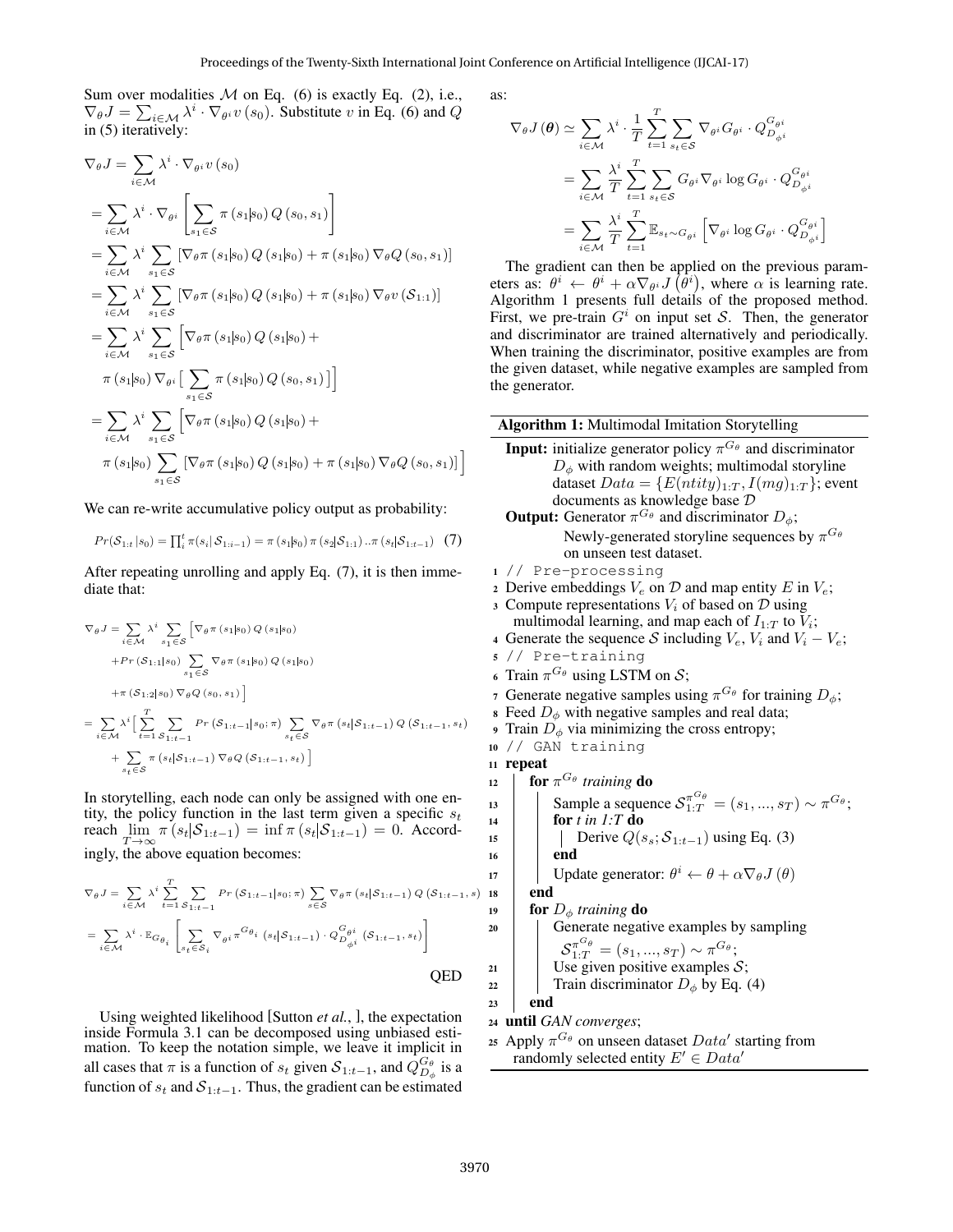#### 3.3 Multimodal Learning

The task contains three types of modalities which are text, image, and their coherence. Entity words are encoded using word embeddings algorithm such as Word2Vec. Whereas our model expresses images in a semantic sentential space instead of word space since images contain massive information.

A SVD-based semantic embedding model is employed to derive vectors for images conditioning on contextual words. Denote the image vector  $\mathcal{I} \in M_k(\mathbb{R})$  from a multimodal vector space and is associated with sentential description  $\mathcal{S}\mathcal{E}\mathcal{N} = \{w_1, ..., w_N\}$  where  $w_i$  indicates words. To represent the vectors  $\mathcal I$  is to condition on the embedding vector of the description  $SEN$ . We aim to model the conditional distribution  $Pr(w_n|w_{1:n-1}, \mathcal{I})$  of the following word  $w_n$  given context from the contextual words and the vector  $\mathcal{I}$ . Vocabulary embedding matrix with associated image vectors are represented using a tensor  $\Psi = \mathcal{I}_k \otimes \mathcal{SEN}_{v \times k} \in M_{v \times k \times k}(\mathbb{R})$ where ⊗ mean tensor product in which any word in description is associated with related images. Given  $I$ , the model predicts word representation of the following words as a function of  $I$  and contextual words using tensor decomposition:

$$
\Psi(\mathcal{I}) = U_{jv}^T \cdot \Sigma(\sigma_{jk}, \mathcal{I}) \cdot V_{jk} \tag{8}
$$

where the dimensionality of j is tunable.  $\Sigma$  denote a function which retain all the arguments on the diagonal after multiplication. This idea share resemblance with SVD in which the middle matrix is a diagonal matrix. The context is then represented as an intermediate variable which subject to the expectation of weights distribution among word pairs :  $C = \mathbb{E}_{v \times v} \left[ U_{jk}^T V_{fv}(w_i) \right]$ . Combining with *I*, we get another intermediate factor which encode context and image using Hadamard product  $\psi = (UC) \cdot (V \mathcal{I})$ . Using with softmax, the conditional probability  $Pr$  can be calculated. The true following words are used as true label for backpropagation method such as SGD, this neural networks iteratively update w.r.t. the parameters. The training parameters include  $U_{jv}, \sigma_{jk}, V_{jk}$ , and weights distribution  $\mathbb{E}_{vv}$ . The this model encodes image in a vector space  $V_i$ . Finally, the third modality is the sequential difference between word embeddings and image vectors.

## 4 Benchmark and Experiment Setting

The proposed method is evaluated on newly-proposed storytelling dataset<sup>1</sup>. To guide the model to discover desirable stories, manually labeled storylines are compiled for GAN training. Generator obtained in one event dataset was tested on another event corpus. This experiment shows if the generator is capable of deriving transferable storyline. Please note that different event datasets share no entities.

#### 4.1 Benchmark Description and Metrics

Training set contain events from two major categories: *Homicide* and *Protest*. *Homicide* contains 1310 storylines, while *Protest* chooses 934 storylines. Two short examples

Table 1: Similarity performance (T./I. denotes Text/Image respectively, T.I. means the combination of T. and I.)

| Ran.       | SS       | РG       | <b>LSTM</b> |
|------------|----------|----------|-------------|
| $-3860.02$ | 33714.67 | 34009.27 | 338876.34   |
|            |          | ТJ       | MIL-GAN     |
| 34263.59   | 12483.20 | 36143.34 | 36697.33    |

are shown in Figure 1. They are from the most famous historical events, such as *9/11 Attack* , *Orlando Nightclub Attack*, *Occupy Wall Street*, and *Protest led by Martin Luther King*. Each event contains several hundred documents. All the articles are taken from Google news and Wikipedia. Generators will be trained in the two categories separately. The Test set includes two event *2014 Iguala mass kidnapping*<sup>2</sup> and Malaysia Airlines Flight  $370<sup>3</sup>$ , since the two test events involve both *homicide* and *protest* sub-events. For data augmentation purpose, slicing window is employed to divide raw data into minimal sequence.

Metrics: First the proposed method with several baselines are tested under convergence performance. Secondly, our evaluation conducts user studies via Amazon Mechanical Turk(AMT) cloud sourcing service, since the ultimate goal is to validate imitation behaviors.

#### 4.2 Training Setting

Words are expressed using Word2Vec in each independent event corpus, while images are initially represented in VGG19 and then transferred to sentential space using multimodal learning. To normalize their shape, word vectors along each storyline are reduced by the vector of the first word in its storyline. Likewise, image vectors are reduced by the first image in each storyline. The same operation is also conducted on the multimodal sequence. For GAN model, the generator is implemented using LSTM model which accept continuous values. TextCNN[Zhang and LeCun, 2015] is used for discriminator since such CNN is effective for both text and image. Baselines include Random(Ran.), Scheduled sampling(SS)[Bengio *et al.*, 2015], policy gradient(PG), and LSTM.

#### 4.3 Initial Analysis

We evaluate our result with several established alternatives: random, scheduled sampling[Bengio *et al.*, 2015] and policy gradient with similarity. Unfortunately, the baselines do not share the same metric or objective function. Instead, they were compared regarding accumulative normalized similarity on the training set:

$$
sum_{sim} = \sum_{\mathcal{A} \in Data} \sum_{\mathcal{B} \in model} \frac{\mathcal{A}\mathcal{B}}{\|\mathcal{A}\|_F \cdot \|\mathcal{B}\|_F}
$$

where, sample  $A$  denotes sequence matrix from the userprovided data, and  $\beta$  is the output sequence matrix from models. The result is shown in Table (1).

<sup>1</sup> https://gist.github.com/aquastar/03dadfd751f5862ea0b44bb66996b490

<sup>&</sup>lt;sup>2</sup>https://en.wikipedia.org/wiki/2014\_Iguala\_mass\_kidnapping

<sup>&</sup>lt;sup>3</sup>https://en.wikipedia.org/wiki/Malaysia\_Airlines\_Flight\_370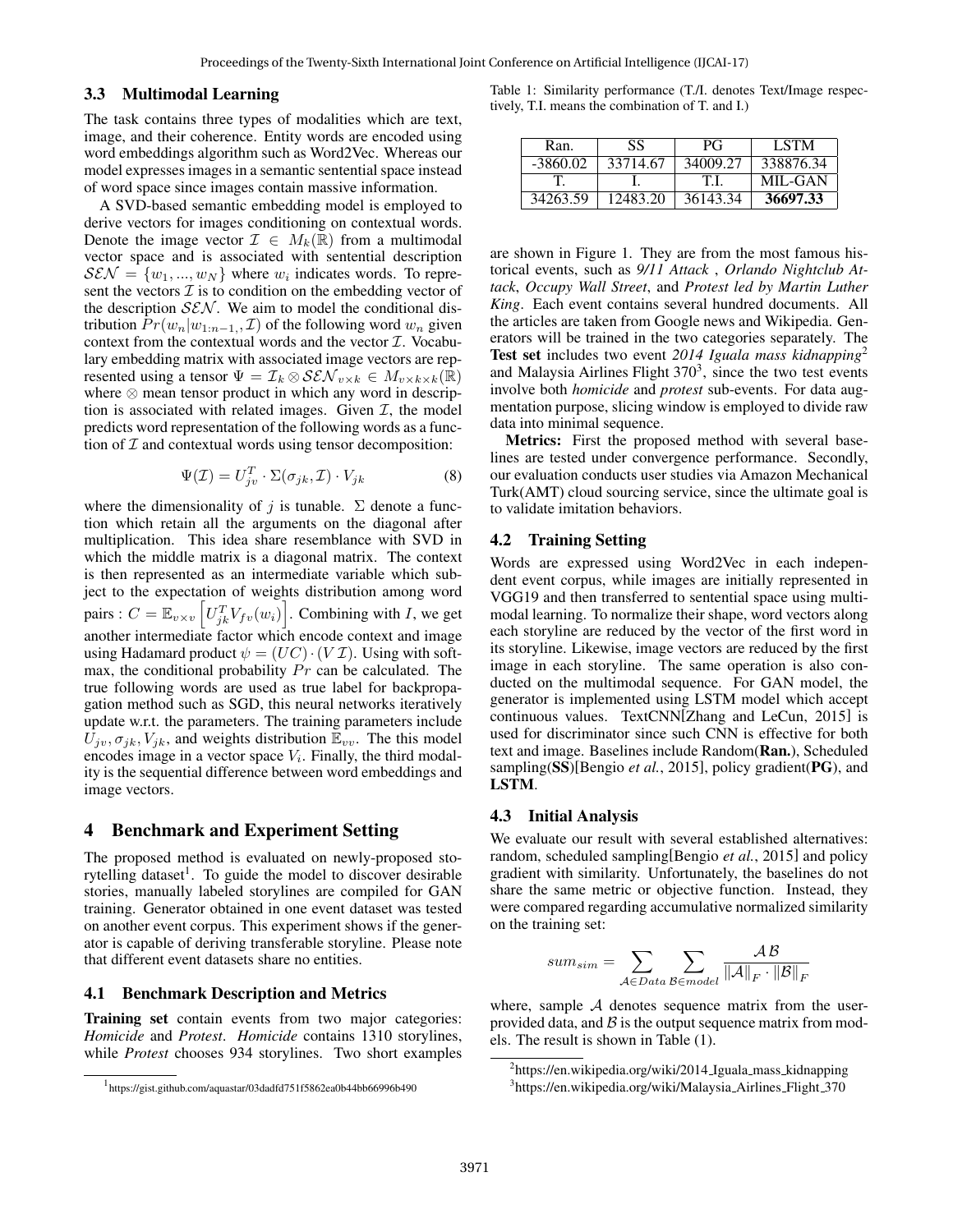Using the multimodal GAN, we improve the text-only model. One interesting point is that the image-only modality does not performance very well, but with other modalities, the performance increases. This makes sense because an image may contain too much information which is likely to lead to confusion. For instance, an image of original World Trade Center being attached could be either a *victim* object(the building) or an *attacker* (the attacking flight). With textual label such as victim, the image would be confined in a smaller and accurate semantic space.

The balance parameters  $\lambda_{i=1,2,3}$  are all initialized to 1. After fine tuning, good performance often appear if more weights were assigned on text part. One good set example is [0.6, 0.3, 0.1] for  $[V_e, V_i, V_i - V_e]$  separately.

However, result of the training set can only show that the potential ability to achieve success, but it is not the ultimate evaluation. In next section, we conducted user study via Amazon Mechanical Turk(AMT) Service to directly assess users' satisfaction.

## 4.4 Evaluation via user study

Evaluating storytelling is a difficult task, due to the fact that there is no established golden standard, and even ground truth is hard to elicit. The ultimate goal of imitation storytelling is to help users discover customized storylines given users' examples. Therefore, a third-party user study via AMT is conducted, since it allows us to obtain accurate statistical information with a large sample size of users. It aims to test whether the generated storyline matches users' interests. We evaluate our result with the baselines mentioned in the last subsection.

In the study, workers were asked which storyline fit the given storyline best. Due to our dynamic reward per assignment in AMT, every minimal unit of cost is treated as one evaluation, so 1000 rating were collected. For each test event, several starting entities were randomly chosen. Storylines were generated from these starting entities using both our proposed method and baselines. For each unit task in AMT, workers were asked to choose the best one among those generated candidates gave event background knowledge such as Wikipedia or key news articles:

- 1st Step: AMT will be given E0, which denotes an event background and user-provided storyline S0 which is a user-define storyline. S0 contain a topic which is based on E0.
- 2nd Step: After AMT workers study the relationship between the storyline and event, they will be given another event E1 and a few machine generated storyline S1/S2/S3/S4. They are also related.
- 3rd Step: Based on their understanding of the relationship S0-E0, choose the best one that would have similar relationship: E1-S[?] among (S1,S2,S3,S4)

The final result as shown in Table 2 demonstrates that our proposed MIL-GAN was significantly preferred by users. T. slightly improve the preference beyond Schedule Sampling. Policy Gradient fails to capture the users' behavior.

Table 2: Preference statistics from AMT

|        | $\tilde{\phantom{a}}$ | ı.       | III "GAN |
|--------|-----------------------|----------|----------|
| $.3\%$ | - 14 -                | $28.1\%$ | $\phi$   |

#### 4.5 case analysis

In this subsection, several typical examples are presented, and detailed analysis will be elaborated.

#### case 1: Mexico Murderer

- SS: Abarca→Flipe→Flipe→Guerrero
- PG: Abarca→Pineda→student→student
- T.: Abarca→gang→student→Guerrero
- MIL-GAN: Abarca→Flipe→Ayotzinapa→Guerrero

#### case 1: Mexico Drug Cartel

- SS: Cartel→Flipe→Flipe→Guerrero
- PG: Cartel→gang→gang→Sinaloa
- T.: Cartel→Drug→Pineda→gang
- MIL-GAN: Cartel→Pineda→Abarca→Flipe

#### case 2: MH370

- SS: Zaharie→wife→wife→cockpit
- PG: Zaharie→Flight→Fariq→training
- T.: Zaharie→Flight→Aisa→Search
- MIL-GAN: Zaharie→MH370→India→debris

We found that (1)The generated sequences from the baselines SS and PG often contains more vague words such as *student* and *gang*. These two baselines tend to overfit and often yield repeat nodes as in case 1 and 2. This suggests that the models without GAN are likely to overfit. (2) With GAN, the proposed models seems succeeded to avoid the overfit issue. Compared with SS and PG, T. and MIL-GAN tend to generate specific word rather than ambiguous ones. For example, in case 1, 2 and 3, T. and MIL-GAN generated specific words such as *Aisa* and *debris*. Compared with T., MIL-GAN generates even more specific entity name such as *Ayotzinapa*, *Flipe* and *India*. This implies that multimodal constraints does improve the unimodal performance.

#### 5 Conclusion

In this paper, we proposed a multimodal imitation learning approach for generating storyline on unseen events. To avoid the reward function designing, GAN based imitation learning is introduced to learn the latent policy given users' demonstrations. To bridge the information gap between text and image, our model effectively integrates generative adversarial nets and multimodal learning via deterministic policy gradient. The different modalities learn from each other and potentially resolve confusion from each single modality. In our experiments, we utilized user-provided demonstration to explicitly illustrate the advantage of the proposed method beyond baselines. Associating with multimodal perspective, our model succeeds to capture the latent patterns across different modalities, and therefore reveal more satisfying storylines towards users' interests.